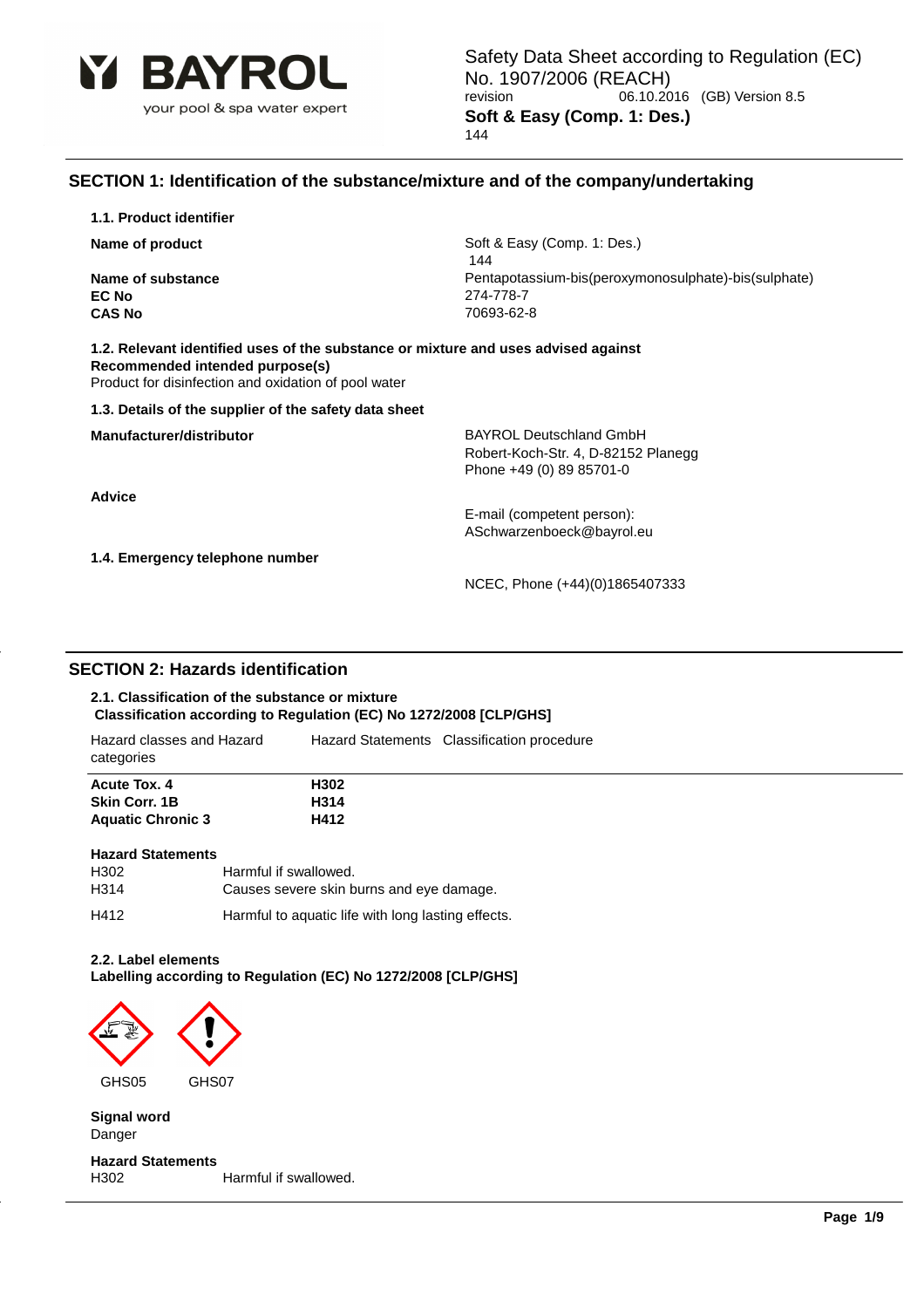

your pool & spa water expert

144

H314 Causes severe skin burns and eye damage.

H412 Harmful to aquatic life with long lasting effects.

### **Precautionary Statements**

| P <sub>101</sub>        | If medical advice is needed, have product container or label at hand.                              |
|-------------------------|----------------------------------------------------------------------------------------------------|
| P <sub>102</sub>        | Keep out of reach of children.                                                                     |
| P <sub>270</sub>        | Do no eat, drink or smoke when using this product.                                                 |
| P <sub>280</sub>        | Wear protective gloves/eye protection.                                                             |
| $P301 + P330 +$<br>P331 | IF SWALLOWED: rinse mouth. Do NOT induce vomiting.                                                 |
| $P302 + P352$           | IF ON SKIN: Wash with plenty of water.                                                             |
| $P305 + P351 +$         | IF IN EYES: Rinse cautiously with water for several minutes. Remove contact lenses, if present and |
| P338                    | easy to do. Continue rinsing.                                                                      |
| $P308 + P311$           | IF exposed or concerned: Call a POISON CENTER/doctor.                                              |
| P405                    | Store locked up.                                                                                   |
| P <sub>501</sub>        | Dispose of contents/ container to an approved waste disposal plant.                                |

### **Hazardous ingredients for labeling**

Pentapotassium-bis(peroxymonosulphate)-bis(sulphate)

### **2.3. Other hazards**

### **Results of PBT and vPvB assessment**

This substance does not meet the PBT/vPvB criteria of REACH, annex XIII.

# **SECTION 3: Composition/ information on ingredients**

**3.1. Substances** EC No 274-778-7

**CAS No 70693-62-8 Pentapotassium-bis(peroxymonosulphate)-bis(sulphate)**

**3.2. Mixtures** not applicable

### **SECTION 4: First aid measures**

### **4.1. Description of first aid measures**

### **General information**

Remove contaminated soaked clothing immediately and dispose it safely. Symptoms of poisoning may not occur for hours, therefore medical supervision for at least 48 hours necessary. Adhere to personal protective measures when giving first aid.

### **In case of inhalation**

Remove the casualty into fresh air and keep him immobile. In the event of symptoms refer for medical treatment.

### **In case of skin contact**

In case of contact with skin wash off immediately with plenty of water. Refer for medical treatment.

### **In case of eye contact**

Rinse immediately with plenty of water for at least 15 minutes. Refer to medical treatment.

### **In case of ingestion**

Do not induce vomiting. Call for a doctor immediately. Rinse out mouth and give plenty of water to drink.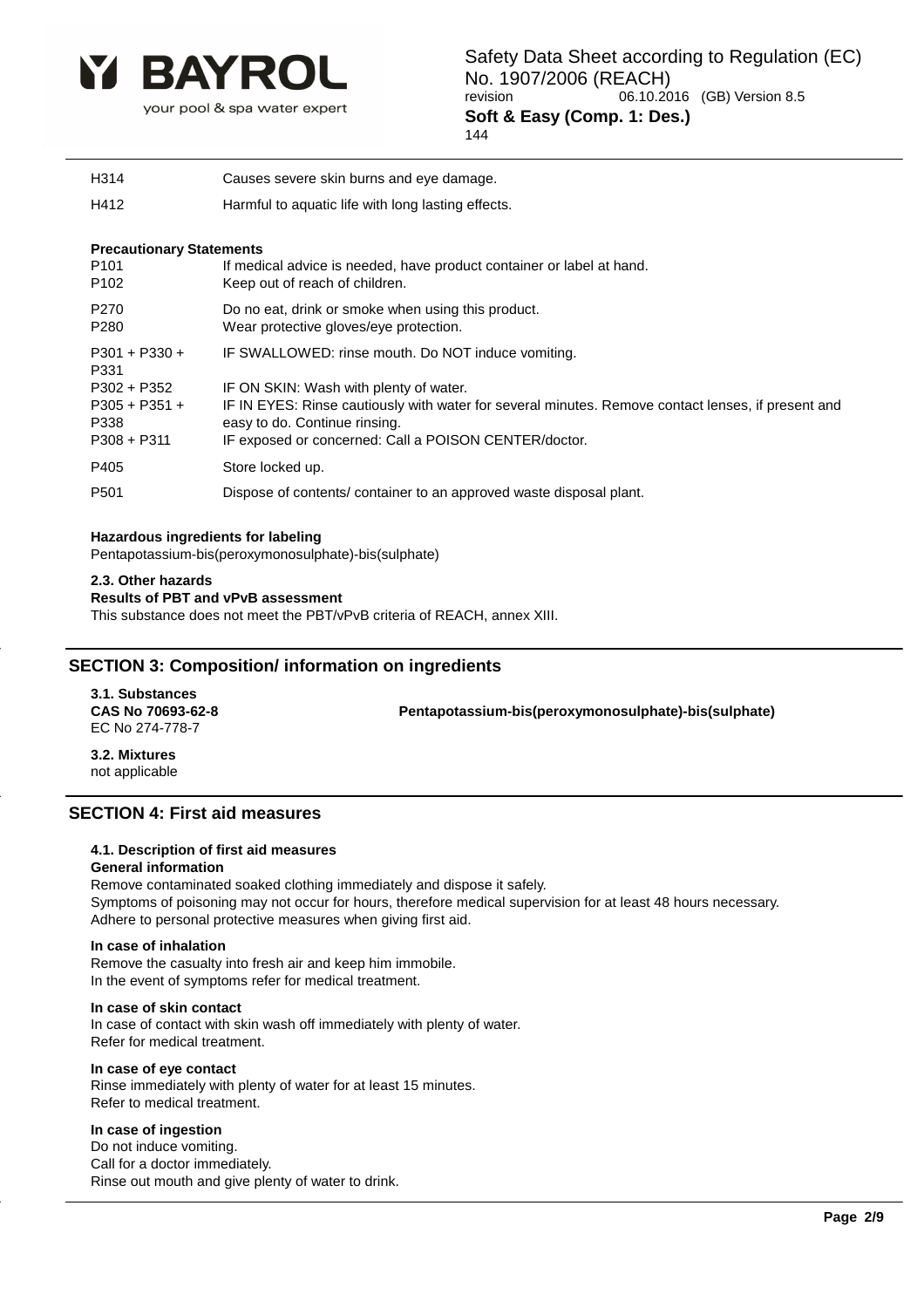

**4.2. Most important symptoms and effects, both acute and delayed Physician's information / possible dangers** risk of strong eye injuries

**4.3. Indication of any immediate medical attention and special treatment needed Treatment (Advice to doctor)**

Treat symptoms.

# **SECTION 5: Firefighting measures**

### **5.1. Extinguishing media**

**Suitable extinguishing media** Product does not burn, fire-extinguishing activities according to surrounding.

**5.2. Special hazards arising from the substance or mixture**

In case of fire formation of dangerous gases possible.

### **5.3. Advice for firefighters**

**Special protective equipment for fire-fighters** Use breathing apparatus with independent air supply. Wear full protective clothing.

### **Additional information**

Cool endangered containers with water spray jet. Fire residues and contaminated firefighting water must be disposed of in accordance with the local regulations.

### **SECTION 6: Accidental release measures**

**6.1. Personal precautions, protective equipment and emergency procedures For non-emergency personnel** Avoid dust formation. Use personal protective clothing.

### **6.2. Environmental precautions**

Do not discharge into the drains/surface waters/groundwater.

### **6.3. Methods and material for containment and cleaning up**

Flush away residues with water. Take up mechanically and send for disposal.

### **6.4. Reference to other sections**

Safe handling: see section 7 Disposal: see section 13 Personal protection equipment: see section 8 Emergency telephone number: see section 1

### **SECTION 7: Handling and storage**

### **7.1. Precautions for safe handling**

#### **Advice on safe handling** Avoid the formation of dust.

Do not return residues to the storage containers.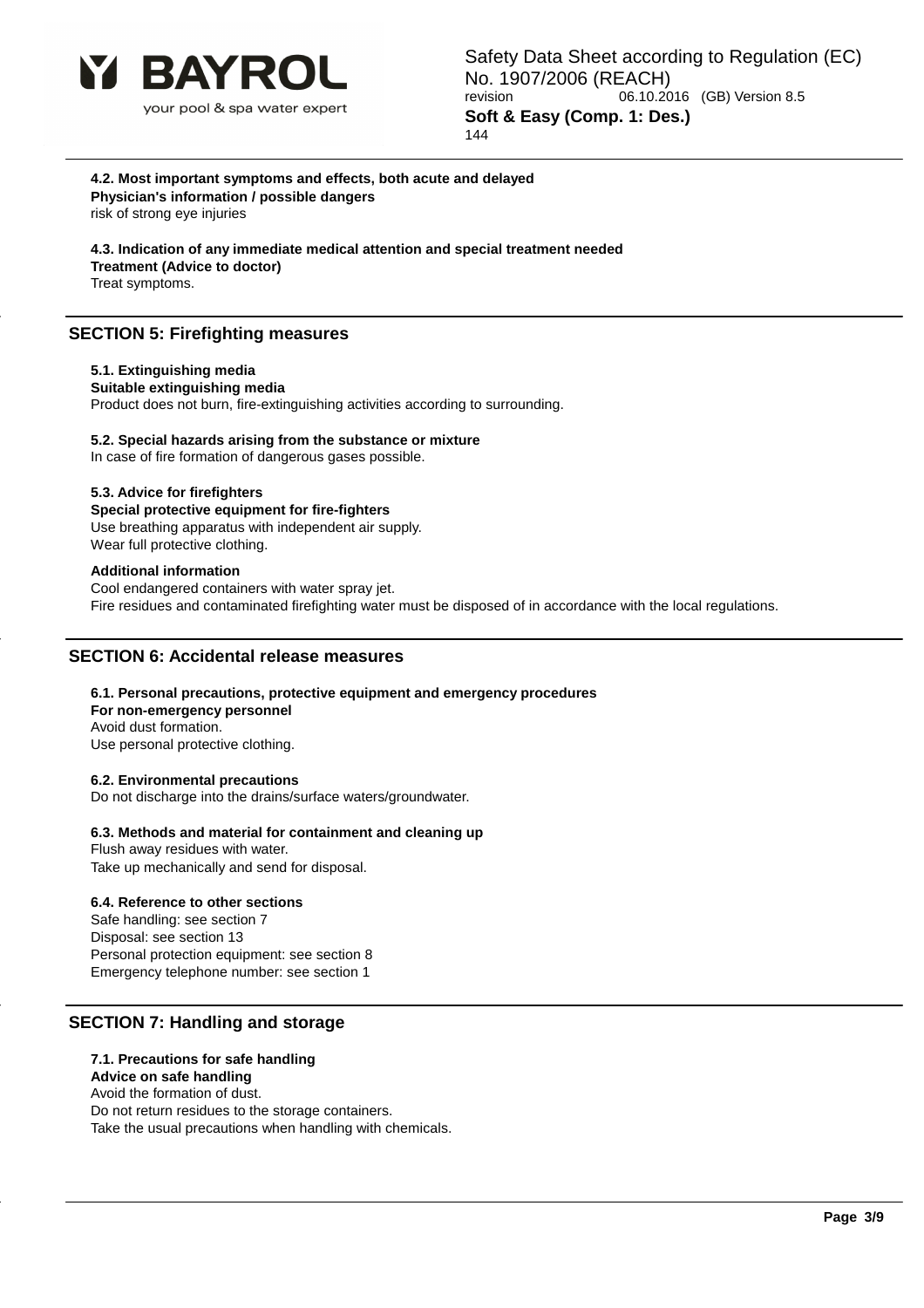

your pool & spa water expert

Safety Data Sheet according to Regulation (EC) No. 1907/2006 (REACH)<br>10.20 06.10.20 06.10.2016 (GB) Version 8.5 **Soft & Easy (Comp. 1: Des.)** 144

### **General protective measures**

Avoid contact with eyes and skin Do not inhale dust.

#### **Hygiene measures**

At work do not eat, drink and smoke. Keep away from food and drink. Wash hands before breaks and after work.

### **Advice on protection against fire and explosion**

The product is not combustible, but supports burning.

### **7.2. Conditions for safe storage, including any incompatibilities Requirements for storage rooms and vessels** Keep in closed original container.

### **Advice on storage compatibility**

Do not store with combustible materials. Do not store together with food.

### **Further information on storage conditions**

Protect from direct solar radiation. Keep container dry, tightly closed and store at cool place. Protect from heat/overheating.

#### **Information on storage stability** Storage time: 5 years.

**7.3. Specific end use(s) Recommendation(s) for intended use** See section 1.2

### **SECTION 8: Exposure controls/personal protection**

### **8.1. Control parameters**

No information available.

# **8.2. Exposure controls**

**Respiratory protection** In case of dust formation wear micro dust mask.

#### **Hand protection**

chemical-resistant gloves Suitable materials (recommended: protection index 6, >480 minutes permeation time according to EN 374) Nitrile-butadiene rubber (NBR) - 0.4 mm layer thickness Butyl rubber (butyl) - 0.7mm layer thickness In view of the many different types, the manufacturers' directions for use must be followed

# **Eye protection**

Safety goggles EN 166: 2001

# **Other protection measures**

Light protective clothing.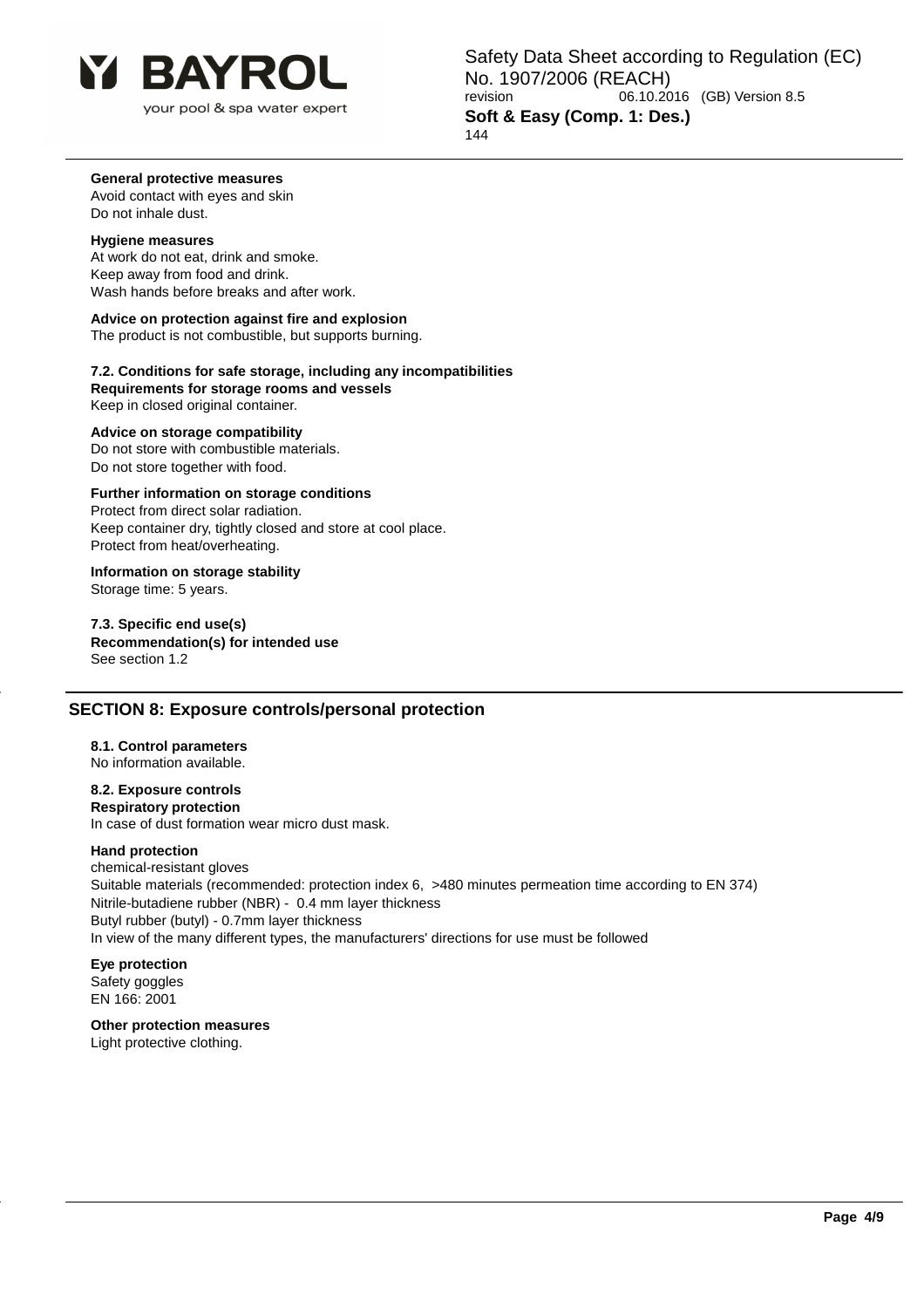

### 144

# **SECTION 9: Physical and chemical properties**

| .                                                                                    |                   |                        |        |                           |        |
|--------------------------------------------------------------------------------------|-------------------|------------------------|--------|---------------------------|--------|
| 9.1. Information on basic physical and chemical properties<br>Appearance<br>granules |                   | <b>Colour</b><br>white |        | <b>Odour</b><br>odourless |        |
| <b>Odour threshold</b><br>not determined                                             |                   |                        |        |                           |        |
| Important health, safety and environmental information                               |                   |                        |        |                           |        |
|                                                                                      | Value             | Temperature            | at     | Method                    | Remark |
| pH value                                                                             | 2,1               | 20 °C                  | 30 g/l |                           |        |
| <b>Boiling temperature /</b><br>boiling range                                        | not determined    |                        |        |                           |        |
| decomposition point                                                                  | >80 °C            |                        |        |                           |        |
| <b>Flash point</b>                                                                   | not<br>applicable |                        |        |                           |        |
| Vapourisation rate                                                                   | not determined    |                        |        |                           |        |
| Flammable (solid)                                                                    | not determined    |                        |        |                           |        |
| <b>Flammability (gas)</b>                                                            | not determined    |                        |        |                           |        |
| Ignition temperature                                                                 | not determined    |                        |        |                           |        |
| Self ignition temperature                                                            | not determined    |                        |        |                           |        |
| Lower explosion limit                                                                | not determined    |                        |        |                           |        |
| <b>Upper explosion limit</b>                                                         | not determined    |                        |        |                           |        |
| Vapour pressure                                                                      | $< 0,0017$ Pa     | 25 °C                  |        |                           |        |
| <b>Relative density</b>                                                              | not determined    |                        |        |                           |        |
| <b>Bulk density</b>                                                                  | ca. 1100<br>kg/m3 |                        |        |                           |        |
| Vapour density                                                                       | not determined    |                        |        |                           |        |
| Solubility in water                                                                  | ca. 300 g/l       | 20 °C                  |        |                           |        |
| Solubility/other                                                                     | not determined    |                        |        |                           |        |
| Partition coefficient n-<br>octanol/water (log P O/W)                                | not determined    |                        |        |                           |        |
| Decomposition<br>temperature                                                         | not determined    |                        |        |                           |        |
| <b>Viscosity</b>                                                                     | not determined    |                        |        |                           |        |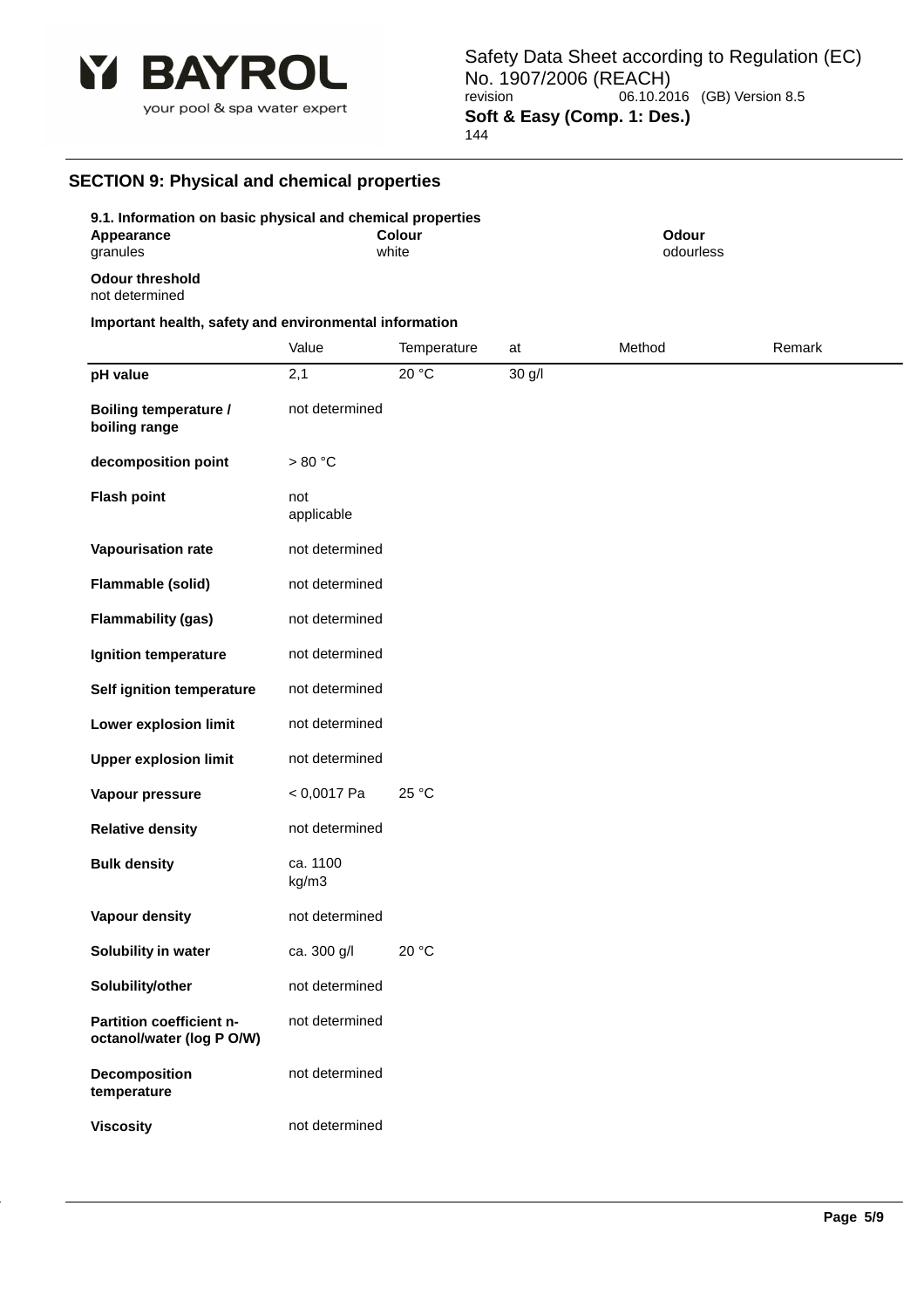

Safety Data Sheet according to Regulation (EC) No. 1907/2006 (REACH)<br>
06.10.20<br>
06.10.20 06.10.2016 (GB) Version 8.5 **Soft & Easy (Comp. 1: Des.)** 144

**Oxidising properties** No information available.

### **Explosive properties** No information available.

**9.2. Other information** No information available.

# **SECTION 10: Stability and reactivity**

### **10.1. Reactivity**

Thermal decomposition can lead to the escape of irritating gases and vapours.

### **10.2. Chemical stability**

No information available.

### **10.3. Possibility of hazardous reactions**

Reactions with combustible substances. Reactions with impurities. Reactions with reducing agents. Reactions with alkalies.

### **10.4. Conditions to avoid**

No information available.

### **10.5. Incompatible materials**

**Substances to avoid** Alkali (lye) Acid, concentrated Reducing agent

### **10.6. Hazardous decomposition products** Sulphur dioxide

Oxygen

### **Thermal decomposition**

Remark No decomposition if used as directed.

### **SECTION 11: Toxicological information**

### **11.1. Information on toxicological effects**

### **Acute toxicity/Irritation/Sensitization**

|                          | Value/Validation | Species | Method | Remark |
|--------------------------|------------------|---------|--------|--------|
| LD50 acute oral          | 500 mg/kg        | rat     |        |        |
| LD50 acute dermal        | 2000 mg/kg       | rabbit  |        |        |
| LC50 acute<br>inhalation | 1,85 mg/l $()$   | rat     |        |        |
| <b>Skin irritation</b>   | corrosive        |         |        |        |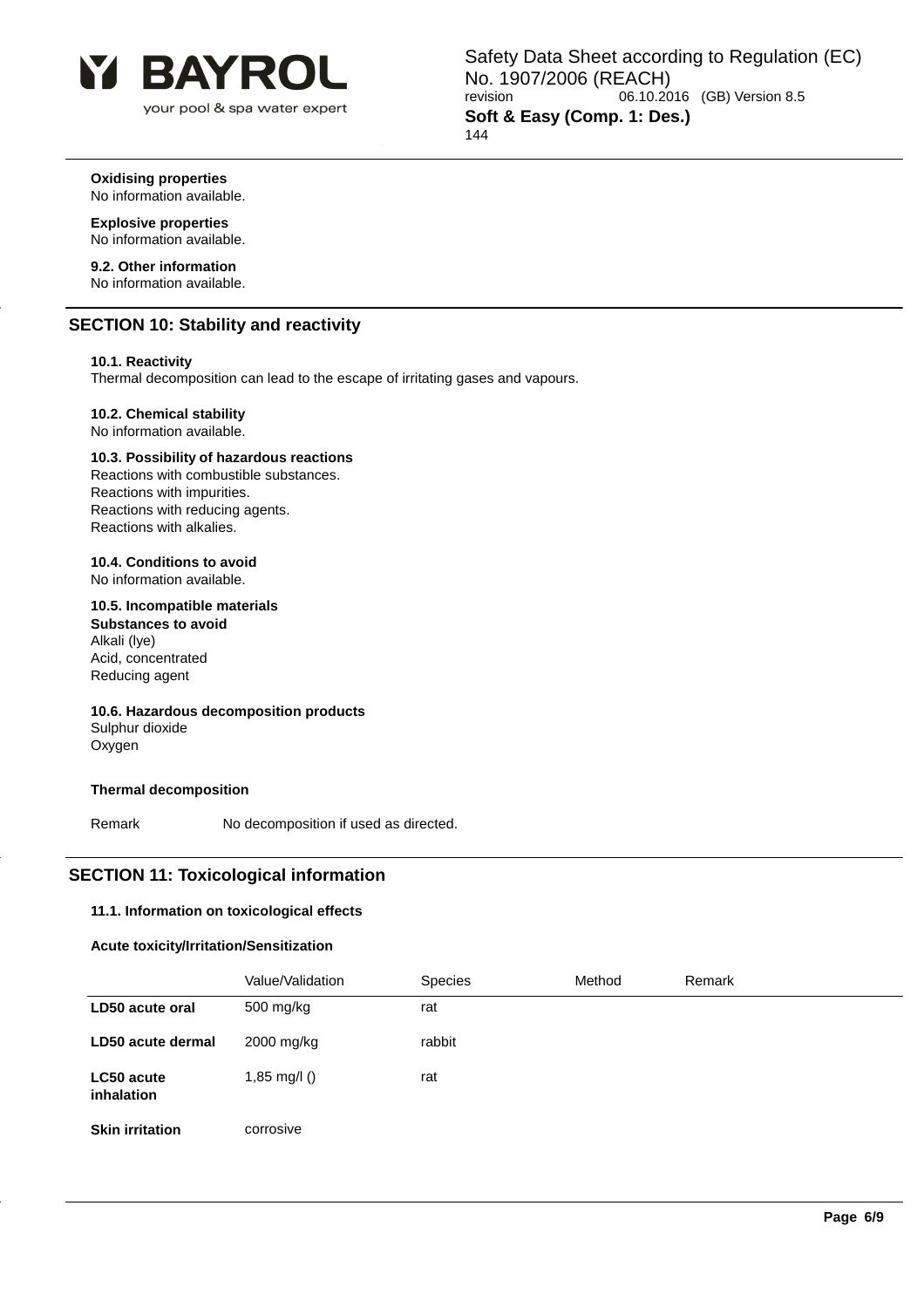

144

|                                        | Value/Validation               | <b>Species</b> | Method | Remark |  |
|----------------------------------------|--------------------------------|----------------|--------|--------|--|
| <b>Eye irritation</b>                  | risk of strong eye<br>injuries |                |        |        |  |
| Automate Tentation Association deliver |                                |                |        |        |  |

### **Subacute Toxicity - Carcinogenicity**

|                                         | Value                        | <b>Species</b> | Method | Validation |
|-----------------------------------------|------------------------------|----------------|--------|------------|
| <b>Mutagenicity</b>                     | No information<br>available. |                |        |            |
| <b>Reproduction-</b><br><b>Toxicity</b> | No information<br>available. |                |        |            |
| Carcinogenicity                         | No information<br>available. |                |        |            |

### **Experiences made from practice**

After swallowing: burns in mouth, throat, oesophagus and gastrointestinal tract. Risk of perforation in the oesophagus and stomach. Irritates mucous membranes.

### **SECTION 12: Ecological information**

### **12.1. Toxicity**

| <b>Ecotoxicological effects</b>                                                                       |                          |                   |        |            |  |
|-------------------------------------------------------------------------------------------------------|--------------------------|-------------------|--------|------------|--|
|                                                                                                       | Value                    | <b>Species</b>    | Method | Validation |  |
| Fish                                                                                                  | LC50 32 - 56 mg/l (96 h) | Brachidanio rerio |        | $M = 1$    |  |
| Daphnia                                                                                               | EC50 5,3 g/m3 (24 h)     | Daphnia magna     |        | $M = 1$    |  |
| 12.2. Persistence and degradability<br>Elimination rate<br>Method of analysis<br>Validation<br>Method |                          |                   |        |            |  |

**Physico-chemical** 

**degradability** Product is biodegredable.

### **12.3. Bioaccumulative potential**

No information available.

### **12.4. Mobility in soil**

No information available.

### **12.5. Results of PBT and vPvB assessment**

This substance does not meet the PBT/vPvB criteria of REACH, annex XIII.

### **12.6. Other adverse effects**

#### **General regulation**

In sewage the product decomposes into potassium bisulphate and oxygen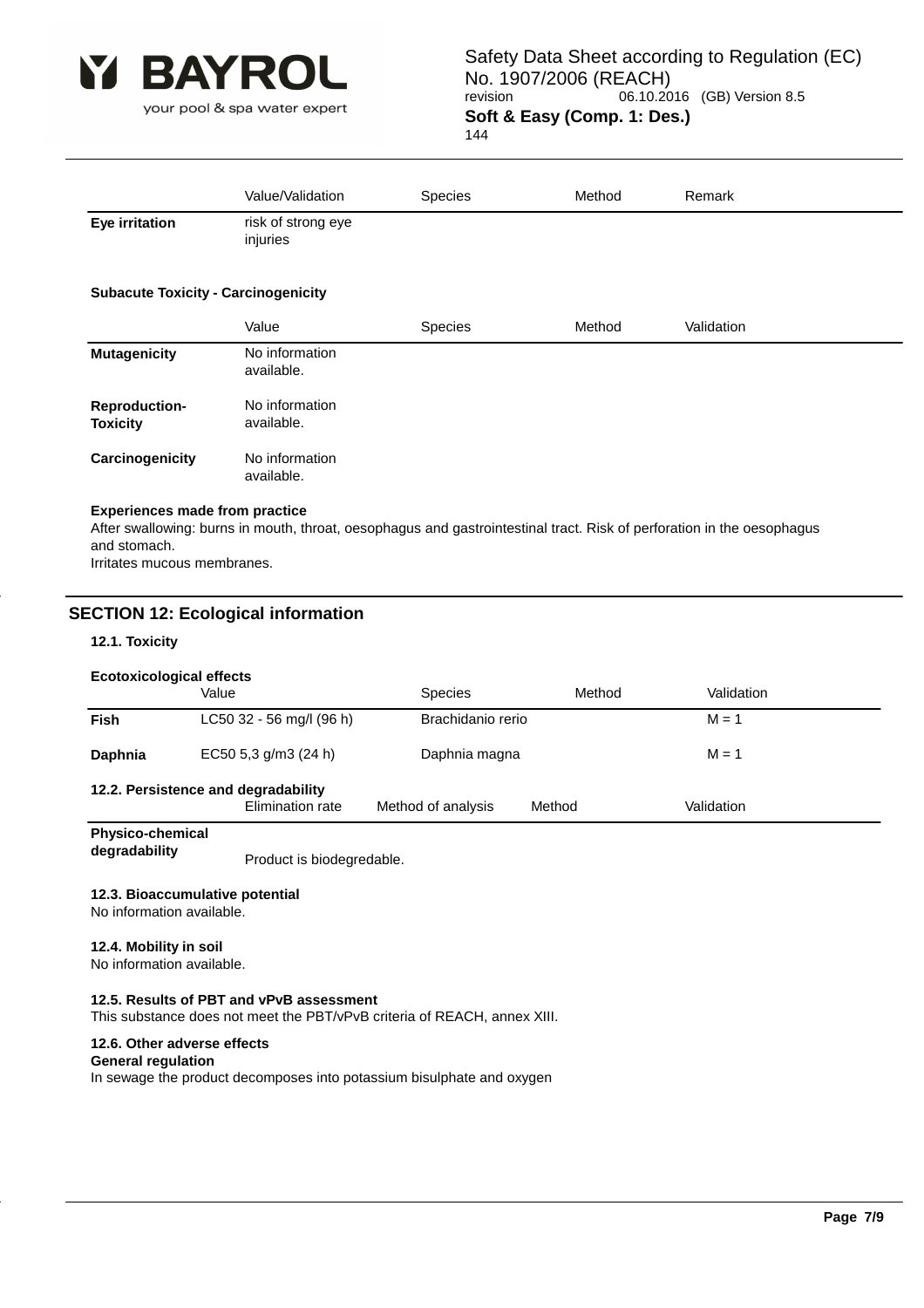

### **! SECTION 13: Disposal considerations**

#### **13.1. Waste treatment methods Waste code No.** Name of waste

16 05 09 discarded chemicals other than those mentioned in 16 05 06, 16 05 07 or 16 05 08

### ! **Recommendations for the product**

Remove in accordance with local official regulations. Dispose of as hazardous waste. The product should not be allowed to enter drains, water courses or the soil.

### **Recommendations for packaging**

Uncontaminated packaging may be taken for recycling.

**Recommended cleansing agent Water** 

### **SECTION 14: Transport information**

|                                     | <b>ADR/RID</b>                                                                                                   | <b>IMDG</b>                                                                                                     | <b>IATA-DGR</b>                                                                                                 |
|-------------------------------------|------------------------------------------------------------------------------------------------------------------|-----------------------------------------------------------------------------------------------------------------|-----------------------------------------------------------------------------------------------------------------|
| 14.1. UN number                     | 3260                                                                                                             | 3260                                                                                                            | 3260                                                                                                            |
| 14.2. UN proper shipping<br>name    | CORROSIVE SOLID.<br>ACIDIC, INORGANIC, N.O.<br>S. (Pentapotassium-<br>bis(peroxymonosulphate)-<br>bis(sulphate)) | CORROSIVE SOLID, ACIDIC,<br>INORGANIC, N.O.S.<br>(Pentapotassium-<br>bis(peroxymonosulphate)-<br>bis(sulphate)) | Corrosive solid, acidic,<br>inorganic, n.o.s.<br>(Pentapotassium-<br>bis(peroxymonosulphate)-<br>bis(sulphate)) |
| 14.3. Transport hazard<br>class(es) | 8                                                                                                                | 8                                                                                                               | 8                                                                                                               |
| 14.4. Packing group                 | Ш                                                                                                                | Ш                                                                                                               | Ш                                                                                                               |
| 14.5. Environmental hazards No      |                                                                                                                  | No.                                                                                                             | No.                                                                                                             |

#### **14.6. Special precautions for user**

No information available.

**14.7. Transport in bulk according to Annex II of MARPOL 73/78 and the IBC Code** No information available.

### **Land and inland navigation transport ADR/RID** Hazard label(s) 8 tunnel restriction code E Classification code C2

### **SECTION 15: Regulatory information**

**15.1. Safety, health and environmental regulations/legislation specific for the substance or mixture Authorizations**

### **Other regulations (EU)**

Regulation (EU) 1272/2008 (CLP), Regulation (EU) 1907/2006 (REACH), DECISION 2000/532/EG (list of wastes) Regulation (EU) 528/2012 (BPR)